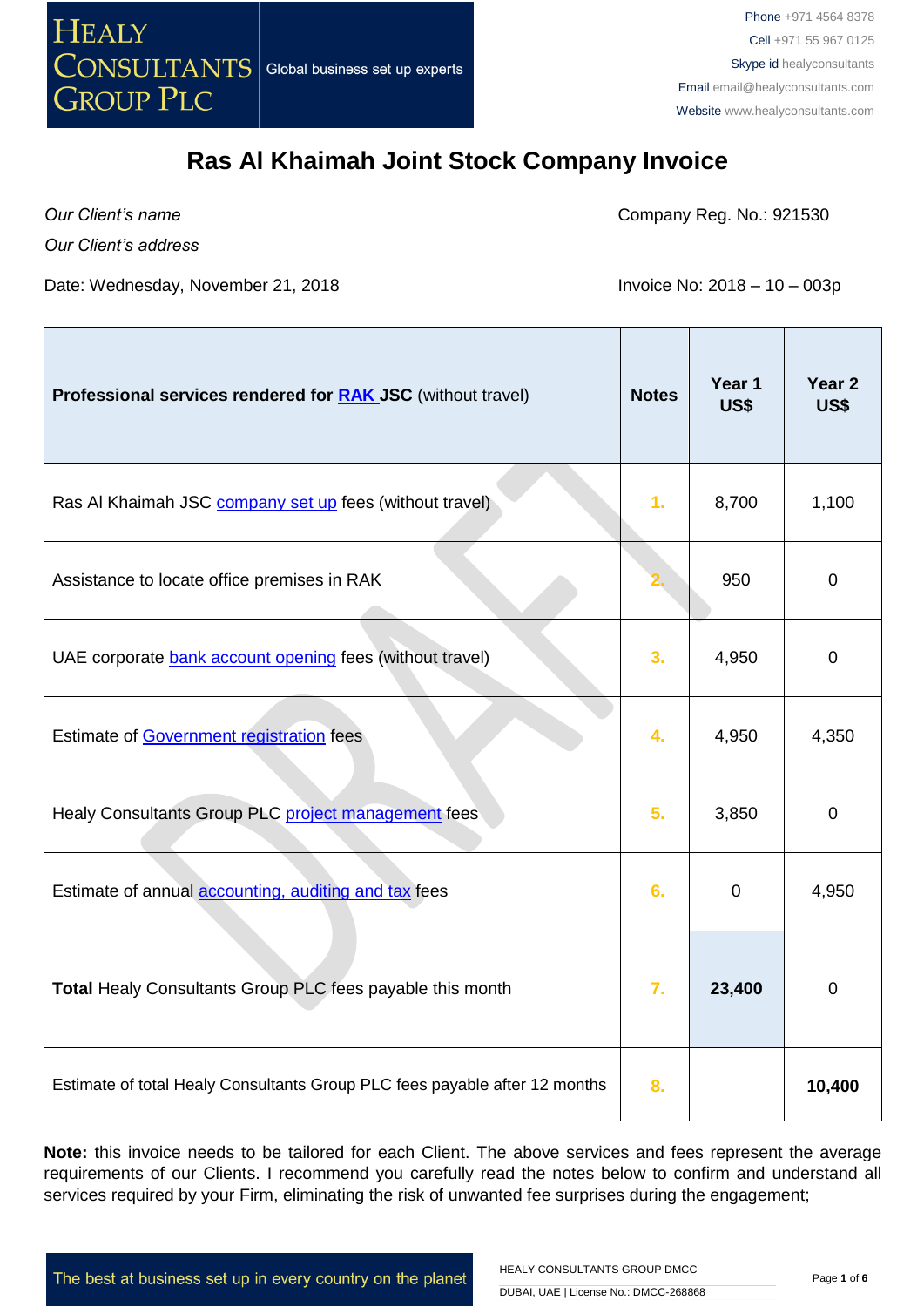

#### *Notes to invoice above*

**1.** Healy Consultants Group PLC's fees to efficiently and effectively complete RAK JSC registration within [four](http://www.healyconsultants.com/ras-al-khaimah-free-zone/fees-timelines/#timelines)  [weeks](http://www.healyconsultants.com/ras-al-khaimah-free-zone/fees-timelines/#timelines) (click link) by **i)** choosing the optimum regulatory license for our Client's business activities; **ii)** reserving a company name with [RAK Authority;](http://www.rakia.ae/) **iii)** settling our accountant and lawyer fees; and **iv)** preparing a high quality company incorporation application for [RAK Authority;](http://www.rakia.ae/)

All [engagement fees](http://www.healyconsultants.com/company-registration-fees/) (click link) are agreed and paid up front and agree to the fees published on our country web pages. Consequently, there are no hidden fees, surprises or ambushes throughout the engagement. All engagement deadlines are agreed up front in the form of a [detailed project plan,](http://www.healyconsultants.com/index-important-links/example-project-plan/) mapping out [deliverables](http://www.healyconsultants.com/deliverables-to-our-clients/) by week throughout the engagement term;

Every week during the engagement, Healy Consultants Group PLC will email our Client a detailed status [update.](http://www.healyconsultants.com/index-important-links/weekly-engagement-status-email/) Our Client is immediately informed of engagement problems together with solutions. Your dedicated engagement manager is reachable by phone, Skype, live chat and email and will communicate in your preferred language;

- **2.** Before company incorporation is complete, RAK JSC will review and approve a lease agreement for [office](http://www.rakia.ae/Company-Formation/Facilities)  [premises.](http://www.rakia.ae/Company-Formation/Facilities) If your Firm requires this service from Healy Consultants Group PLC, our one-time fee amounts to US\$950. Our Clients should expect to pay annual office rent of US\$7,750 per annum to the Free Zone Authority for a 25 sqm office;
- **3.** Healy Consultants Group PLC will be pleased to open a UAE corporate bank account for our Client. It is a time-consuming task, and Healy Consultants Group PLC will shelter our Client from the associated administrative challenges. As you can appreciate, it is a difficult task to obtain bank account approval through a newly formed company, when shareholders and directors and bank signatories reside overseas. Healy Consultants Group PLC will prepare a business plan for the bank to optimize the probability of corporate bank account approval. Depending on our Client's business and nationality, there is a 40% probability the banks will request a bank signatory to travel for a one-hour bank interview. Healy Consultants Group PLC will try its best to negotiate with the bank for a travel exemption. If our Client must travel to UAE for corporate bank account opening, Healy Consultants Group PLC will refund our Client US\$950;







If our Client is not comfortable with only a UAE corporate bank account, Healy Consultants Group PLC will be pleased to open [an international corporate bank account](http://www.healyconsultants.com/international-banking/) (click link) outside of UAE. Examples include New York, Germany, Liechtenstein, Austria, Bulgaria, South Africa, Australia, London, South America. All banks will be top tier banks in these countries with excellent internet banking services. Example of our global banking partners include HSBC, Standard Chartered Bank, Citibank, Barclays, Standard bank, ANZ bank, VTB bank, UBS, Credit Suisse;

The banks enjoy ultimate power of approval of corporate bank account applications. Consequently, guaranteed success is outside of Healy Consultants Group PLC's control. What is inside our control is the preparation and submission of a high-quality bank application that maximizes the likelihood of approval. To date, we enjoy a 100% approval record because of [our global banking relationships](http://www.healyconsultants.com/international-banking/corporate-accounts/) and determination.

The best at business set up in every country on the planet

HEALY CONSULTANTS GROUP DMCC DUBAI, UAE | License No.: DMCC-268868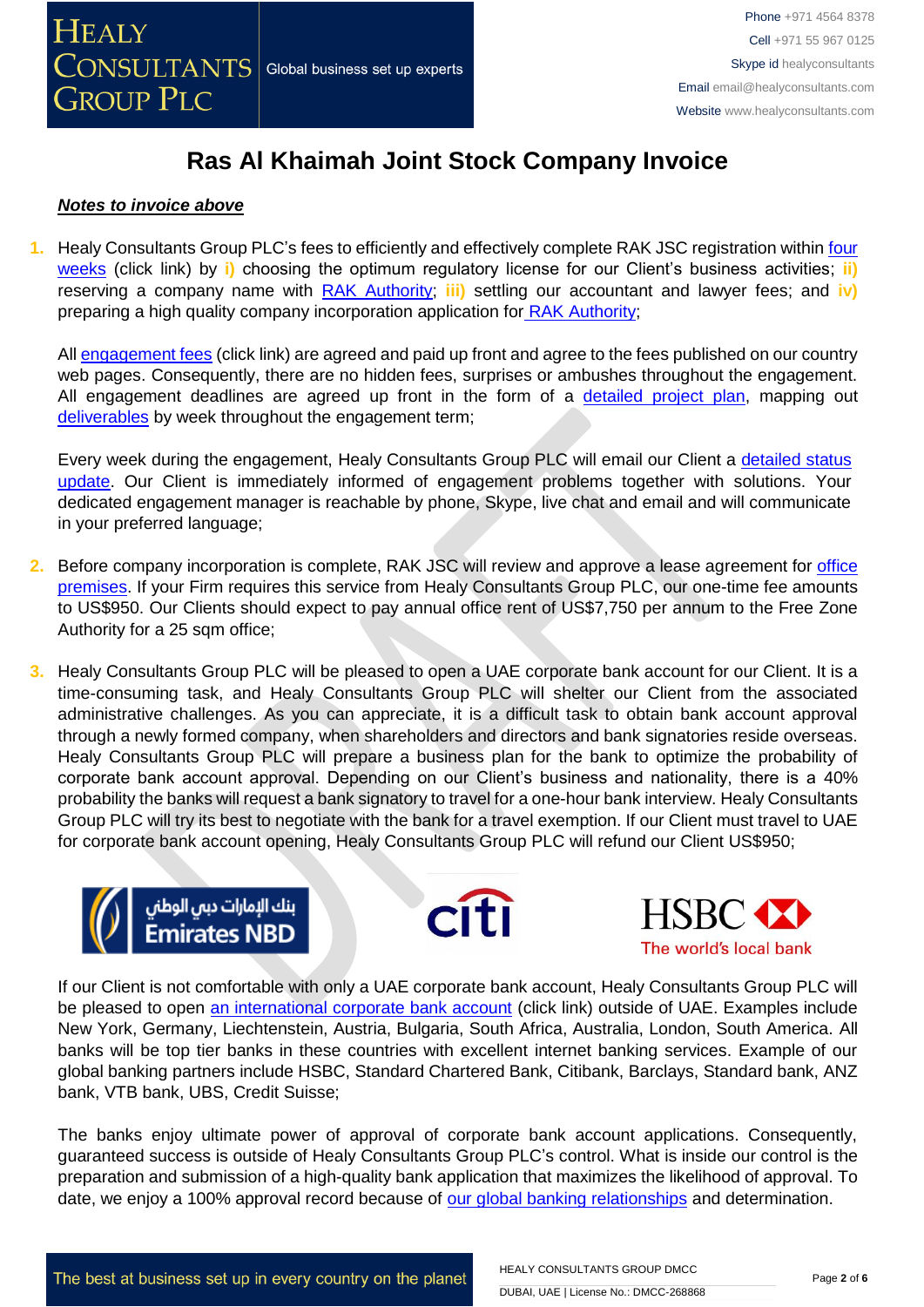Global banks continue to tighten corporate bank account opening procedures, their internal compliance departments completing more thorough due diligence of Clients. Consequently, our Clients should expect the bank account approval period to take up to 4 weeks. Furthermore, global banks now require evidence of proof of business in the country where the corporate bank account will be, including sales contracts or lease agreement;

- **4.** This is an estimate of annual registration fees a RAK JSC company must settle with the UAE government. For transparency purposes, all government fee payments will be supported by original payment receipts and invoices. Examples of government costs include **i)** reserving the company name with the Department of Economic Development; **ii)** preparation of company deeds and articles of association with UAE courts, **iii)** paying the Chamber of Commerce fee; and **iv**) registering the company with the Ministry of Commerce; DNRD, and Labor Department. Following engagement completion, Healy Consultants Group PLC will refund our Client any excess of funds received over actual Government costs paid. Company licenses are renewable annually after the free zone company complied with the accounting obligations;
- **5.** Healy Consultants Group PLC project management fees relate to time and resources dedicated to:
	- **a)** thoroughly research and plan RAK business set up for our Client;
	- **b)** devising strategies to **i)** minimise the total engagement period; **ii)** complete the engagement without our Client's travel; **iii)** avoid the need for a UAE [national](http://www.healyconsultants.com/corporate-advisory-services/nominee-shareholders-directors/national-shareholder-services/) [shareholder;](http://www.healyconsultants.com/corporate-advisory-services/nominee-shareholders-directors/national-shareholder-services/) and **iv)** avoid the need for a specific regulatory license;
	- **c)** agreeing the optimum corporate structure with our Client;
	- **d)** submitting a high-quality company incorporation application to the RAK Authority;
	- **e)** choosing the optimum regulatory license for our Client business activities (if required);
	- **f)** injecting the paid-up share capital on our Client's behalf (if required);
	- **g)** collating and supervising the legalisation and attestation and translation of Client documents;
	- **h)** weekly detailed engagement [status updates](http://www.healyconsultants.com/index-important-links/weekly-engagement-status-email/) to our Client and weekly Thursday conference calls;
	- **i)** payment of retainer fees to multiple local lawyers and accountants;
	- **j)** ensuring our Client complies with local regulations and legally owns and controls the entity;
	- **k)** ascertain the specific accounting, tax, legal and compliance considerations;
	- **l)** finding solutions to [challenges that occur](http://www.healyconsultants.com/engagement-project-management/) throughout the engagement;
	- **m)** determining the local and international tax obligations of the new entity, including corporate income tax, payroll taxes, withholding tax and sales taxes;
- **6.** For an active trading company, these annual [accounting, audit and tax](http://www.healyconsultants.com/uae-company-registration/accounting-legal/) fees are an estimate of Healy Consultants Group PLC fees to efficiently and effectively discharge your annual company accounting, audit and tax obligations. Following receipt of a set of draft accounting numbers from your company, Healy Consultants Group PLC will more accurately advise accounting and tax fees. For a dormant company, Healy Consultants Group PLC fees are only US\$950;

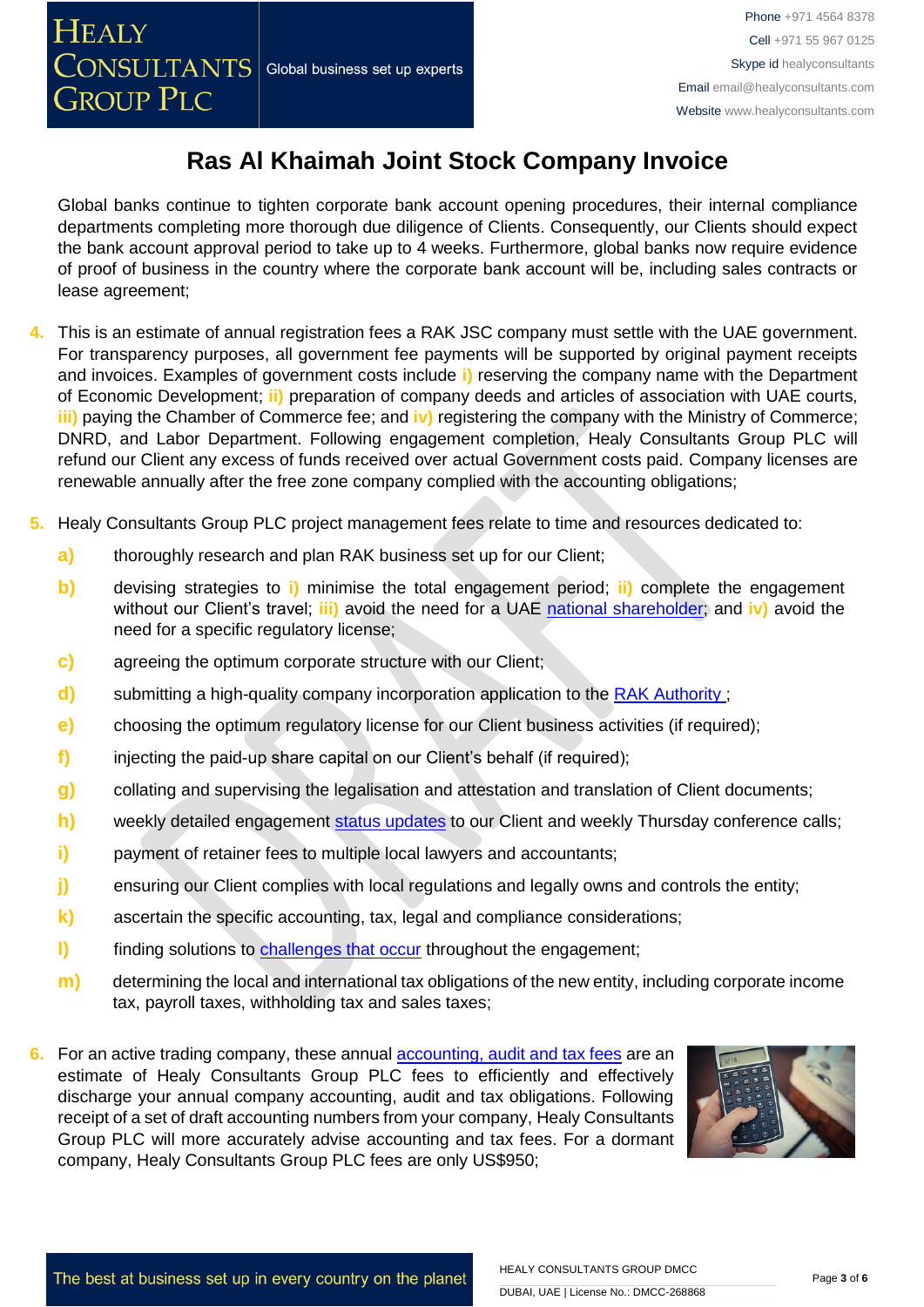- **7.** All fees quoted in this invoice correspond to fees quoted [on Healy Consultants Group PLC's](http://www.healyconsultants.com/company-registration-fees/) website. Please review this invoice carefully to identify errors. During the rush of the business day, it is possible that Healy Consultants Group PLC inadvertently made fee calculation errors, typing errors or omitted services or omitted historic fee payments from Clients. In the unfortunate event you identify invoice errors, please revert to me directly re the same. I apologize in advance if I or my staff made invoice errors;
- **8.** Assuming our Clients re-engage Healy Consultants Group PLC, this fee is an estimate of the fees payable next year, 12 months after the date of company registration this year;
- **9.** The fees quoted in this invoice are a prediction of the fees required to efficiently and effectively complete this engagement in a timely manner. If during the engagement Healy Consultants Group PLC realizes that the project is more complex than anticipated, requiring a large additional investment of time, my Firm will revert to request additional fees;
- **10.** Engage Healy Consultants Group PLC to [project manage](http://www.healyconsultants.com/project-manage-engagements/) business set up in every country on the planet. We are the best in the [world](http://www.healyconsultants.com/best-in-the-world/) at what we do, timely completing the A to  $Z$  of every country engagement;
- **11.** The minimum issued and paid up share capital of a public JSC is US\$8,168,000 (AED30million) and for a private JSC is US\$1,361,500 (AED 5 million). The share capital must be deposited to the company bank account before company incorporation is complete. To optimize engagement efficiency and minimize delays, Healy Consultants Group PLC is happy to deposit these funds on behalf of our clients;
- **12.** If our Client and Healy Consultants Group PLC properly plan this engagement, our Clients will *not* have to travel during this engagement. Healy Consultants Group PLC will efficiently complete company registration and corporate bank account opening in a timely manner without our Client's presence. Instead, our Client will need to **i)** sign and get documents legalized in the embassy in their country of origin; and **ii)** courier the originals to Healy Consultants Group PLC's office;



- **13.** According to UAE company law, a UAE national is required to a share of at least 51% in a UAE LLC. Healy Consultants Group PLC will be happy to act as nominee shareholder or director for your UAE LLC. To ensure your assets are fully protected, the nominee will not be a bank signatory, nor will he have an active role in daily corporate activities. Our fee for the same will be US\$10,800 per annum as published on our [website.](http://www.healyconsultants.com/ras-al-khaimah-free-zone/)
- **14.** It is important our Clients are aware of their personal and corporate tax obligations in their country of residence and domicile; and they will fulfill those obligations annually. Let us know if you need Healy Consultants Group PLC help to clarify your local and international annual tax reporting obligations;
- **15.** After Healy Consultants Group PLC submits an incorporation package to the RAK Authority, the Government may revert to us/our Client requesting a special regulatory license to carry on your business in the country. Healy Consultants Group PLC will assist our Client secure license approval. However, the Government enjoys ultimate power of approval of company registrations and business licenses;
- 16. Some of our Clients engage Healy Consultants Group PLC to [recruit \(click link\)](http://www.healyconsultants.com/corporate-outsourcing-services/how-we-help-our-clients-recruit-quality-employees/) local employees. We have a lot of experience in this area and we are quite skilled at securing quality candidates for our Clients;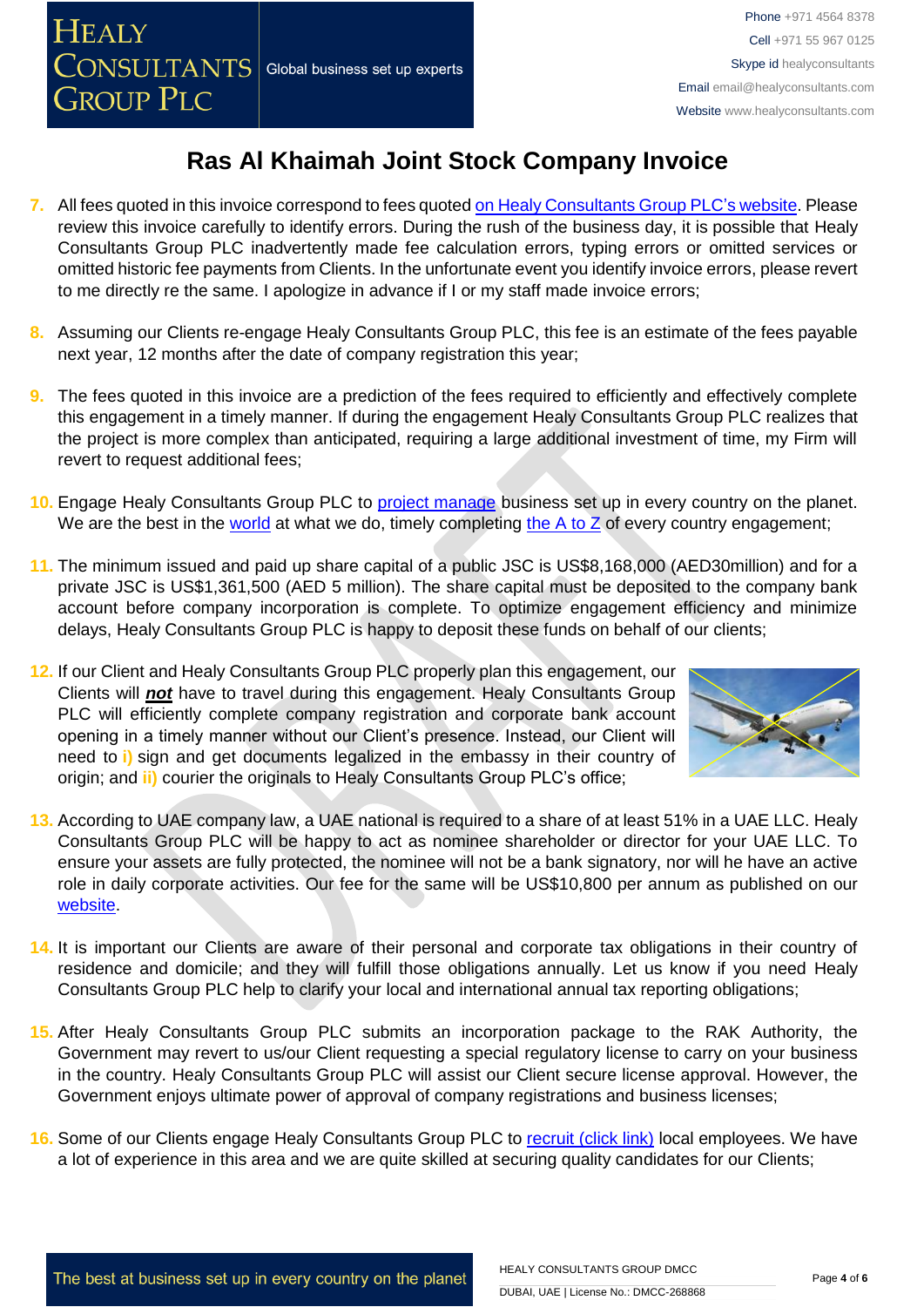- **17.** If required, Healy Consultants Group PLC will be pleased to assist your firm obtain business [visa](http://www.healyconsultants.com/uae-company-registration/employment-visas/) approvals. Our fee is US\$3,950 for the first employee, US\$2,950 for the second employee, US\$1,950 per employee thereafter. Our employee visa fees include preparation of a quality visa application and submitting to the correct Government immigration officers. The Government enjoys ultimate power of approval of visa applications. Consequently, guaranteed success is outside of Healy Consultants Group PLC's control. What is inside our control is the preparation and submission of a high-quality immigration visa application that maximizes the likelihood of visa approval;
- 18. Some of our Clients require an *immediate UAE solution*. With this strategy, within a day Healy Consultants Group PLC can supply our Client **i)** an existing dormant UAE company number; **ii)** an already approved UAE corporate bank account number; and **iii)** a business address. Turnkey solutions are attractive to those entrepreneurs who wish to immediately close a country deal, sign a contract or invoice a customer;
- **19.** If our Client requires non-resident nominee shareholder and director [services \(click link\),](http://www.healyconsultants.com/corporate-outsourcing-services/nominee-shareholders-directors/) Healy Consultants Group PLC will be pleased to assist. Our fee for professional, passive nominee non-resident corporate shareholder amounts to US\$2,100 per annum. Our fee to be both non-resident nominee director and shareholder amounts to US\$6,600 per annum. Being the sole shareholders and sole director of a Client's company exposes Healy Consultants Group PLC to reputation, litigation and financial risk;
- **20.** Monthly, quarterly and mid-year Government tax obligations include monthly and quarterly payroll reporting, VAT and corporation tax return filing. If you need our help, Healy Consultants Group PLC can complete monthly Government reporting for a monthly fee of US\$860. Healy Consultants Group PLC monthly support will include **i)** receive in Dropbox the monthly invoices from our client; **ii)** label monthly bank statement transactions; **iii)** preparation and submission of VAT returns; and **iv)** submission of monthly employee payroll reporting;
- **21.** During the engagement, shareholders and directors documents may need to be translated into the local language before the Government and Bank approves company registration and corporate bank account opening respectively. Consequently, our Client should budget for possible additional translation and embassy atestation fees in their country of origin as well as in UAE. Either our Client or Healy Consultants Group PLC can complete this administrative task;

As always, Healy Consultants Group PLC will negotiate with all third parties to eliminate or reduce additonal engagement costs. For transparency purposes, all third-party fee payments will be supported by original receipts and invoices. Examples of possible third-party payments include **i)** embassy fees; **ii)** notary public costs; **iii)** official translator fees;

- **22.** As stipulated on our [business website](http://www.healyconsultants.com/) and in section 3 of our engagement letter, Healy Consultants Group PLC will only commence the engagement following **i)** settlement of our fees; and **ii)** completion and signing of our legal engagement letter;
- **23.** Healy Consultants Group PLC will only incorporate your company after 75% of [due diligence documentation](http://www.healyconsultants.com/due-diligence/) is received by email. Healy Consultants Group PLC will only open a corporate bank account after 100% of the Client's original due diligence documentation is received by courier;